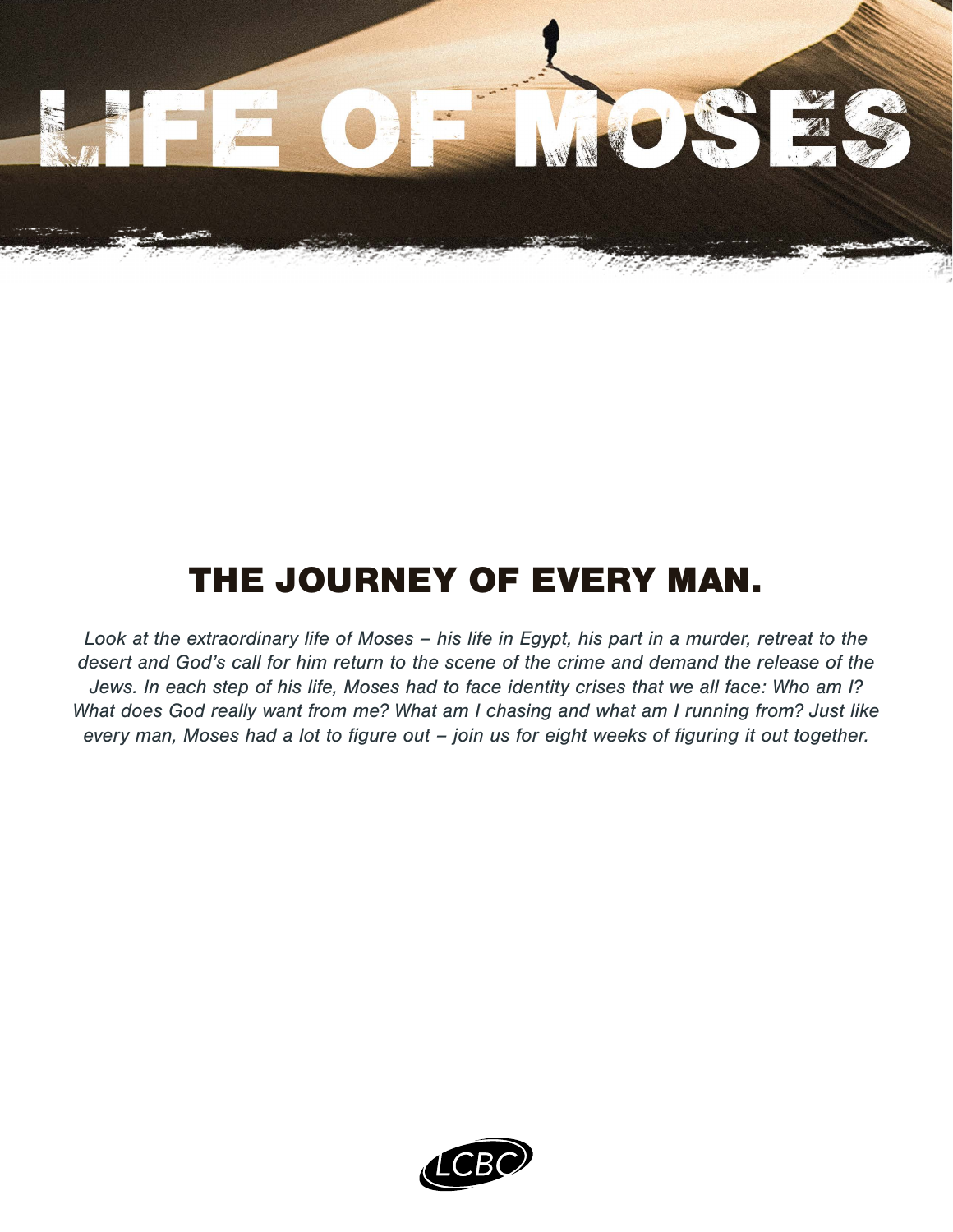#### WEEK ONE: EVERY MAN HAS A STORY

KEY SCRIPTURE: EXODUS 2:1-10

## **WHAT DO YOU THINK?**

- 1. Is there a movie that deals with someone's life story that you would watch over and over? What is it?
- 2. As a group, re-read Exodus 2:1-10. So why did God include all the stuff in Exodus about the backstory of Moses as a baby and growing up in Pharaoh's court? Why didn't God just start off with the showdown between Moses and Pharaoh?
- **3.** Was this a story of a quick-thinking mother or was God working behind the scenes? If God was working, how have you seen him work behind the scenes in your life?

## **SO NOW WHAT?**

*Listen – this is important – God could snap his fingers and achieve anything he wants, but he seems to prefer working through the lives of people. God's work through people becomes a story that other people can learn from and use to seek him. Not every man has a dramatic story but every man has a story that is worth sharing and is helpful to other men. Today we are going to help you identify your story.*

1. Think through your story for a few minutes. Actually, grab a pencil and some paper (or make notes on your phone) and take five minutes or so and write down where God has impacted your life over the years.

#### Some thoughts to help you:

- What kind of kid were you growing up?
- When did you first hear about God or Jesus or grace?
- What was your reaction to the truth of God?
- Was there a time when you started taking it seriously?
- Did life change happen after you started following Jesus?
- What has life been like since?
- 2. Give everyone in your group a chance to share some of their story consider setting a timeframe, like five minutes for each person (or whatever is appropriate).